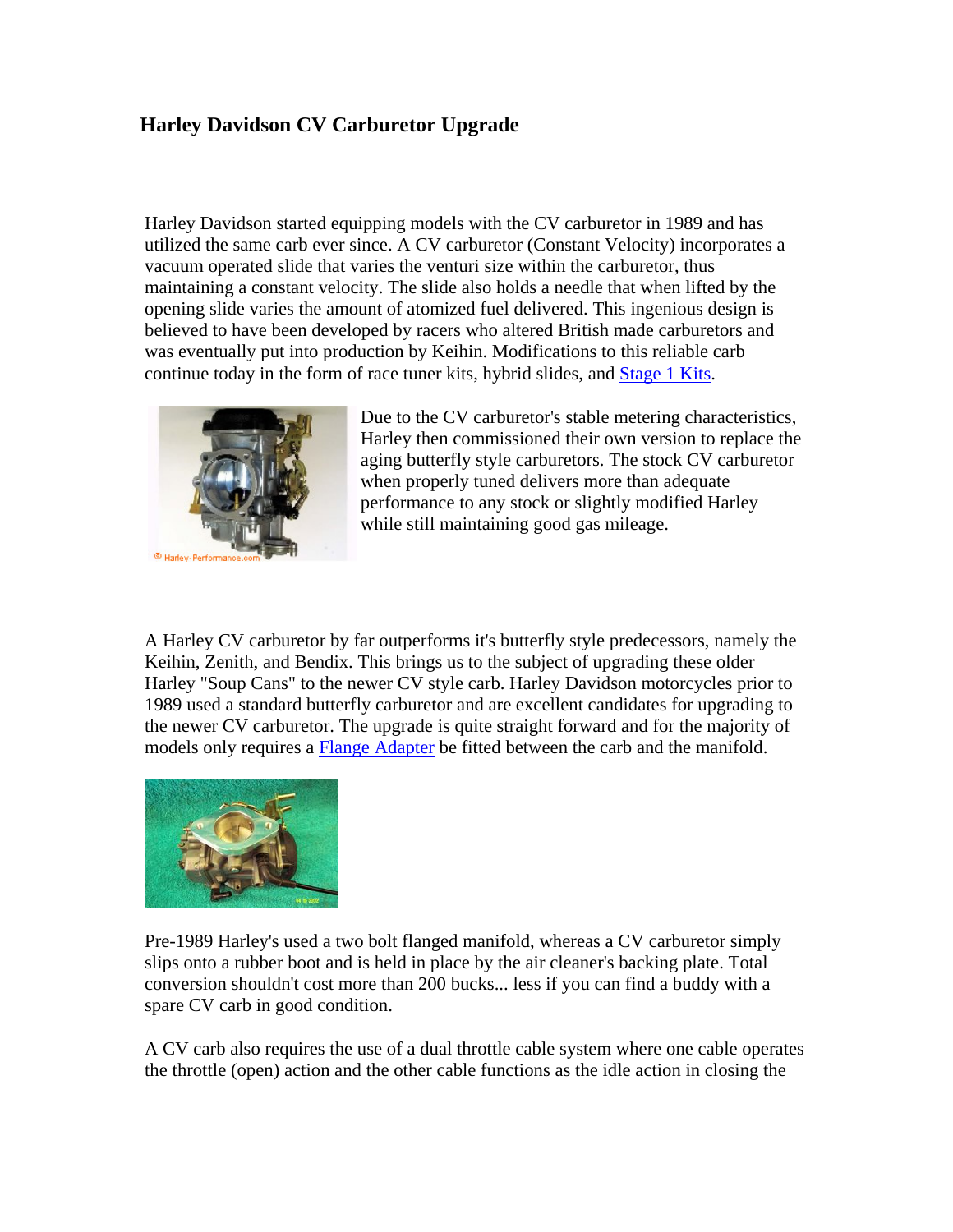same throttle. Mid to pre 70's bikes used a single throttle cable configuration which should be upgraded. Though many have used the CV carb using a single cable the chance of the throttle not closing due to the cable binding makes this a risk not worth taking. If requiring an upgrade to a dual cable system there are several sources to do so including the dealer or online.



Parts required to complete the CV carburetor upgrade:

- CV Carburetor
- Flange Adapter
- Dual Throttle Cable Kit
- Stage 1 Jetting Kit if using a used CV carb.

The carburetor for the conversion should be in known working condition (if used) and include a enricher (choke) cable. The choke utilized on a butterfly carburetor is different and therefore won't work for this conversion.

Step 1 - Unbolt the old carburetor from the manifold. Disconnect the fuel line and vacuum hoses. If the original dual cable setup is to be reused label them for reinstalling on the CV carburetor.

Step 2 - Loosely place the flange adapter on the carb and align with the manifold bolts. Mark where the adapter should be permanently aligned on the carb so that the carburetor is horizontally level. If using the press fit type of adapter a small amount of JB Weld should be applied to the adapter to affix to the carb. Press the adapter onto the carb and allow the adhesive to cure.

Step 3 - Attach the throttle cables to the carburetor. If upgrading from a single to double cable system this should be completed prior to this step. Attach the new choke (enricher) cable to the carb body.

Step 4 - Attach the fuel line with a new clamp. Connect the vacuum line from the VOES to the top-rear inlet. If the carb is equipped with a overflow coming from the bottom of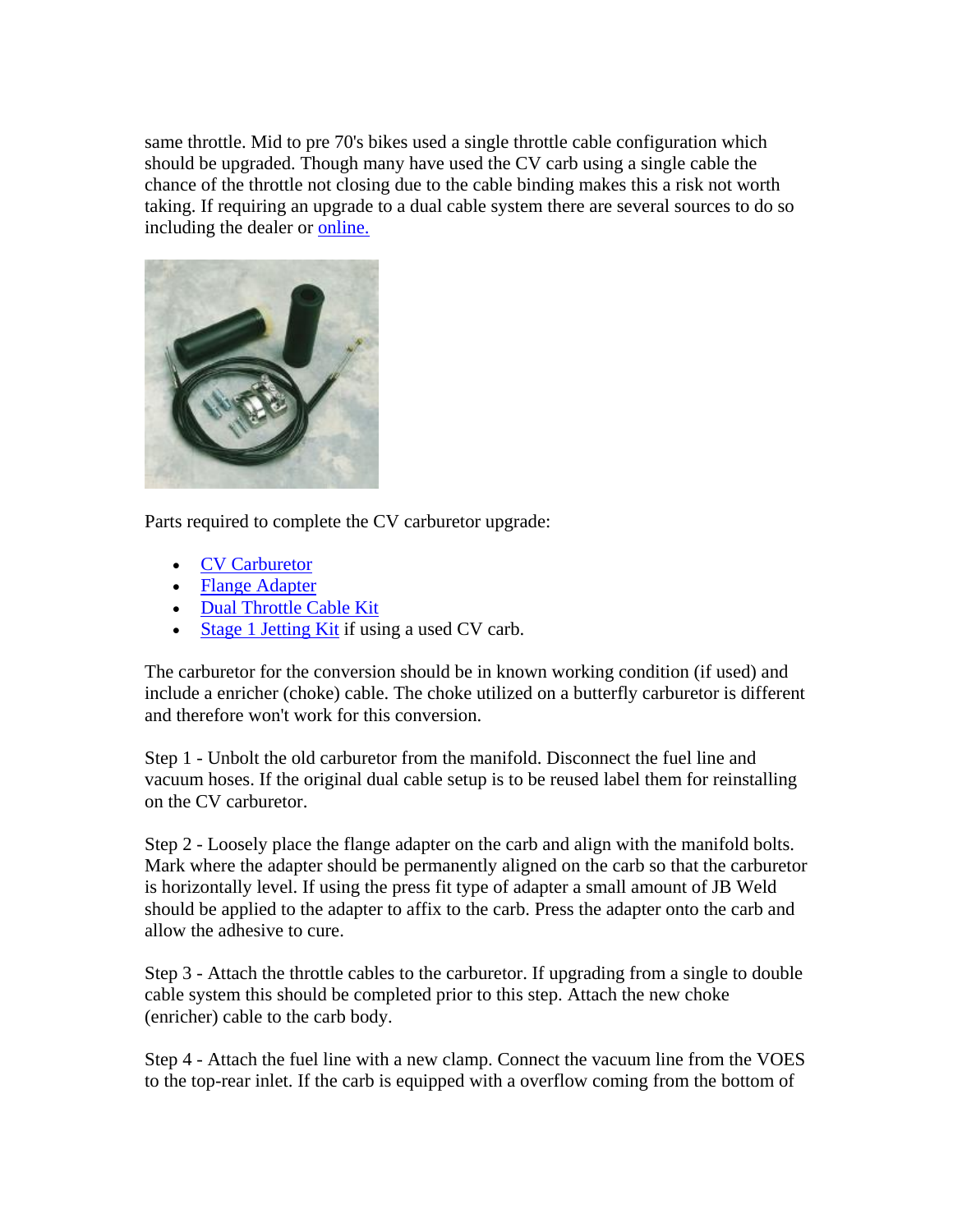the bowl (this is NOT a vacuum port), direct a piece of vacuum hose down between the cylinders toward the bottom of the frame. Some prefer to plug this tube instead.

Step 5 - Pass the choke cable in between the cylinders and locate a mounting place on the left side of the engine to hold the choke knob. This may require a fabricated bracket or using one from a newer model Harley. Mount the CV carb to your current manifold using a new stock gasket. Recheck all hose connections and make sure the throttle operates smoothly without binding. Adjust the throttle cables as needed.



Step 6 - If using an aftermarket or S.E. air cleaner attach to the carb along with the breather bolts to each head. When using your stock air cleaner assembly it may require the holes on the backing plate to be re drilled in order to align with the three holes on the face of the carb.

Step 7 - Turn on the fuel petcock, engage the choke and start the engine. This may take a moment since the fuel bowl is empty. Adjust the idle and follow the tips under Harley CV Carburetor Tuning to get your bike fine tuned.

Congratulations, you've just upgraded your carburetor! Not only will you benefit from the same performance and reliability as newer Harley's, but think of how much you saved compared to the cost of a high-priced "super" carburetor kit.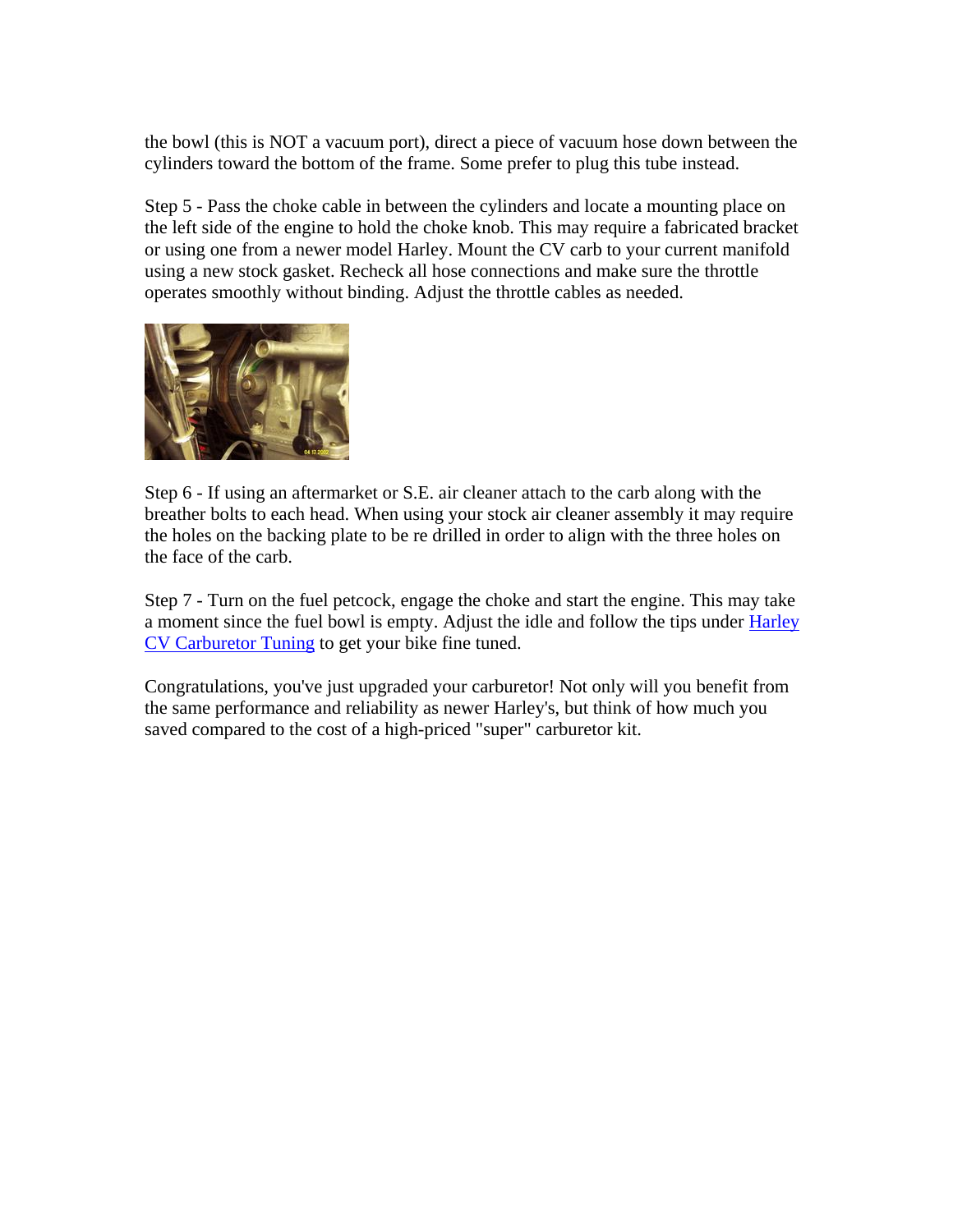Harley Davidson started equipping models with the CV carburetor in 1989 and has utilized the same carb ever since. A CV carburetor (Constant Velocity) incorporates a vacuum operated slide that varies the venturi size within the carburetor, thus maintaining a constant velocity. The slide also holds a needle that when lifted by the opening slide varies the amount of atomized fuel delivered. This ingenious design is believed to have been developed by racers who altered British made carburetors and was eventually put into production by Keihin. Modifications to this reliable carb continue today in the form of race tuner kits, hybrid slides, and Stage 1 Kits.



Due to the CV carburetor's stable metering characteristics, Harley then commissioned their own version to replace the aging butterfly style carburetors. The stock CV carburetor when properly tuned delivers more than adequate performance to any stock or slightly modified Harley while still maintaining good gas mileage.

A Harley CV carburetor by far outperforms it's butterfly style predecessors, namely the Keihin, Zenith, and Bendix. This brings us to the subject of upgrading these older Harley "Soup Cans" to the newer CV style carb. Harley Davidson motorcycles prior to 1989 used a standard butterfly carburetor and are excellent candidates for upgrading to the newer CV carburetor. The upgrade is quite straight forward and for the majority of models only requires a Flange Adapter be fitted between the carb and the manifold.



Pre-1989 Harley's used a two bolt flanged manifold, whereas a CV carburetor simply slips onto a rubber boot and is held in place by the air cleaner's backing plate. Total conversion shouldn't cost more than 200 bucks... less if you can find a buddy with a spare CV carb in good condition.

A CV carb also requires the use of a dual throttle cable system where one cable operates the throttle (open) action and the other cable functions as the idle action in closing the same throttle. Mid to pre 70's bikes used a single throttle cable configuration which should be upgraded. Though many have used the CV carb using a single cable the chance of the throttle not closing due to the cable binding makes this a risk not worth taking. If requiring an upgrade to a dual cable system there are several sources to do so including the dealer or online.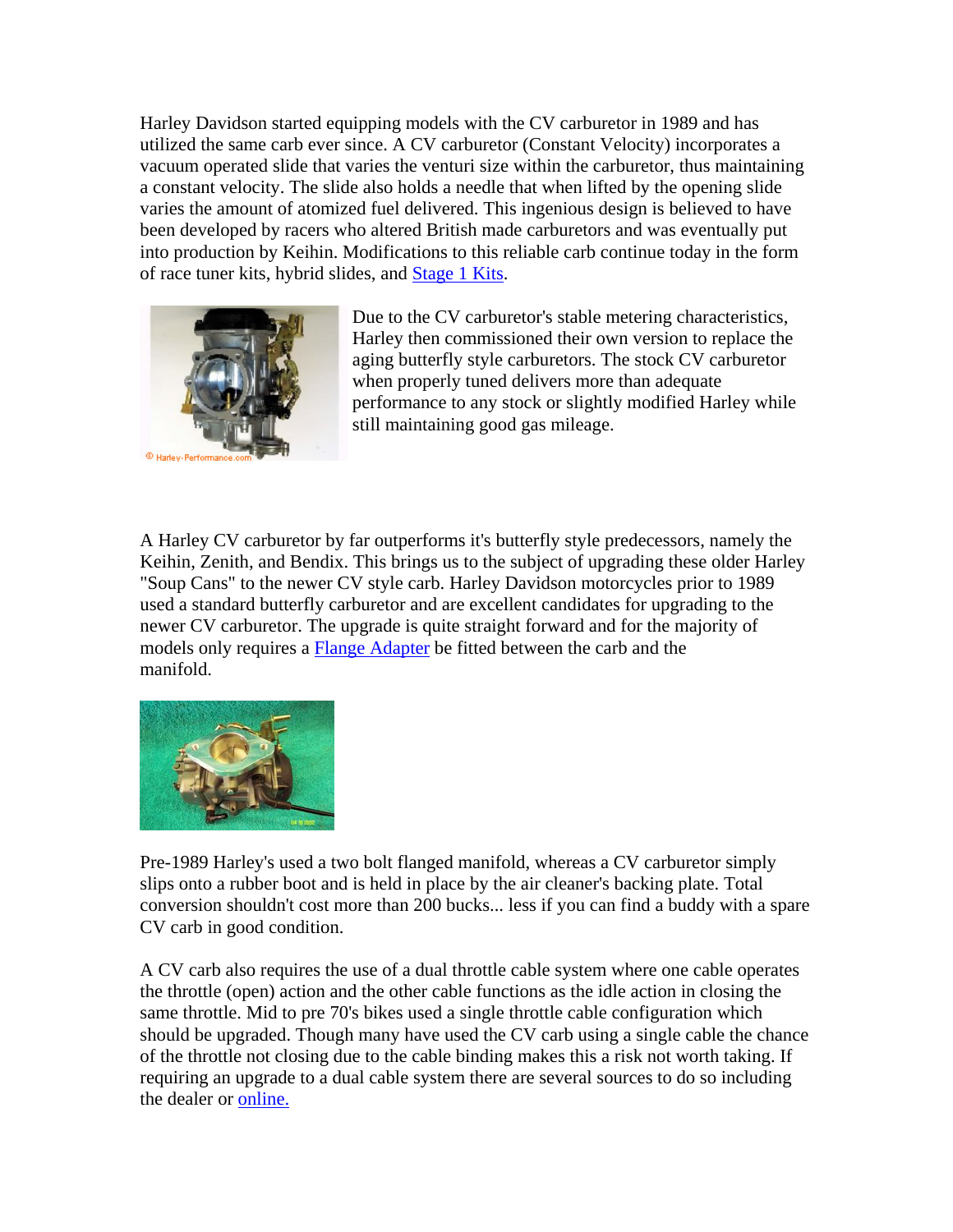

Parts required to complete the CV carburetor upgrade:

- CV Carburetor
- Flange Adapter
- Dual Throttle Cable Kit
- Stage 1 Jetting Kit if using a used CV carb.

The carburetor for the conversion should be in known working condition (if used) and include a enricher (choke) cable. The choke utilized on a butterfly carburetor is different and therefore won't work for this conversion.

Step 1 - Unbolt the old carburetor from the manifold. Disconnect the fuel line and vacuum hoses. If the original dual cable setup is to be reused label them for reinstalling on the CV carburetor.

Step 2 - Loosely place the flange adapter on the carb and align with the manifold bolts. Mark where the adapter should be permanently aligned on the carb so that the carburetor is horizontally level. If using the press fit type of adapter a small amount of JB Weld should be applied to the adapter to affix to the carb. Press the adapter onto the carb and allow the adhesive to cure.

Step 3 - Attach the throttle cables to the carburetor. If upgrading from a single to double cable system this should be completed prior to this step. Attach the new choke (enricher) cable to the carb body.

Step 4 - Attach the fuel line with a new clamp. Connect the vacuum line from the VOES to the top-rear inlet. If the carb is equipped with a overflow coming from the bottom of the bowl (this is NOT a vacuum port), direct a piece of vacuum hose down between the cylinders toward the bottom of the frame. Some prefer to plug this tube instead.

Step 5 - Pass the choke cable in between the cylinders and locate a mounting place on the left side of the engine to hold the choke knob. This may require a fabricated bracket or using one from a newer model Harley. Mount the CV carb to your current manifold using a new stock gasket. Recheck all hose connections and make sure the throttle operates smoothly without binding. Adjust the throttle cables as needed.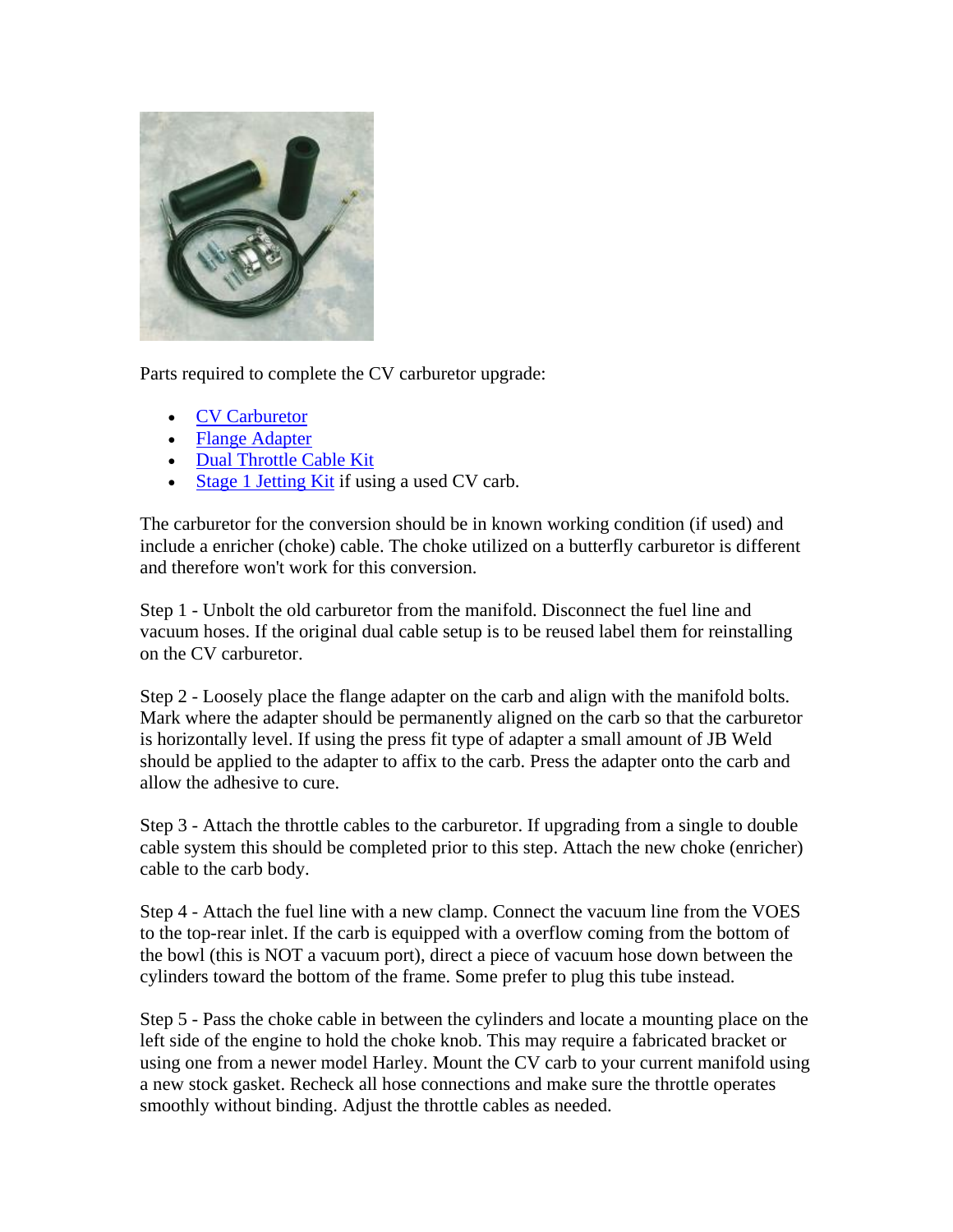

Step 6 - If using an aftermarket or S.E. air cleaner attach to the carb along with the breather bolts to each head. When using your stock air cleaner assembly it may require the holes on the backing plate to be re drilled in order to align with the three holes on the face of the carb.

Step 7 - Turn on the fuel petcock, engage the choke and start the engine. This may take a moment since the fuel bowl is empty. Adjust the idle and follow the tips under Harley CV Carburetor Tuning to get your bike fine tuned.

Congratulations, you've just upgraded your carburetor! Not only will you benefit from the same performance and reliability as newer Harley's, but think of how much you saved compared to the cost of a high-priced "super" carburetor kit.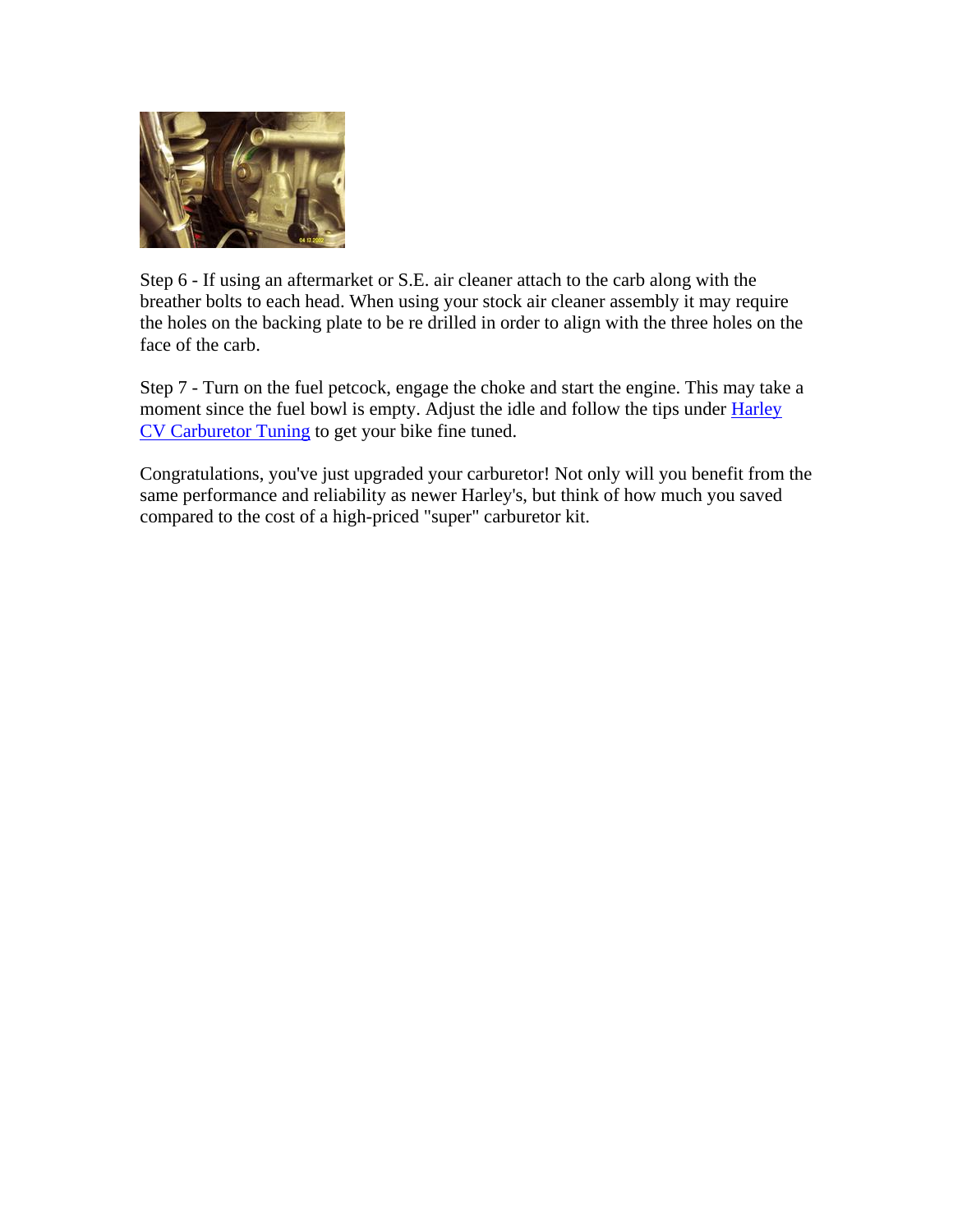# **Harley Davidson Carburetor Performance Tuning**

Tuning your Harley Davidson carburetor is simpler than most think and can be performed with a few common tools. This simple procedure is a great Harley tech tip that applies to all Harley carbs from 1989 to present that use the CV style Harley Davidson carburetor . Earlier models equipped with the older butterfly style carbs (pre-89 Evo's, Shovelheads, Pans, and Ironheads) are excellent candidates for upgrading to a modern Harley carburetor

#### Read more about how to upgrade your Harley carb

.

Note: Before proceeding to rejet your carburetor it is recommended that you perform the following tuning procedure. Once the the mixture has been properly tuned there is often no need to rejet the carb.

> Preparing the carburetor for tuning will require removal from your Harley-Davidson's engine but this is easily accomplished. Begin by shutting off the petcock fuel valve and starting the engine to allow all fuel within the carburetor bowl to be emptied. Remove the aircleaner assembly including the backing plate which is attached to each head with a banjo bolt. This is a good time to inspect these bolts for obstructions in their passages. Remove the choke cable from it's mounting bracket on the opposite side of the bike.

The choke cable will stay attached to the carburetor during this procedure. Disconnect the fuel line from the fuel inlet on the carburetor or the opposite end connected to the fuel petcock, whichever is simpler to access. The hose is likely fastened using a special crimped clamp. This may be cut or pried off to remove since you won't be using it again. Be sure to have a new hose clamp available.

Next loosen both throttle cables from their adjusters located just beyond where they exit the throttle grip. A couple turns is usually all it takes to give you enough slack. If you count how many turns each adjuster is loosened then you can return them to the exact adjustment when reinstalling your carb. This is a good time to label each cable to avoid any confusion when reconnecting them to the carb's throttle cam. A simple "Top" and "Bottom" should suffice when tagging each cable.

Now that you have enough slack in the cables you can pull the carburetor away from the manifold. A Harley carb is only held to the manifold with a slip fit rubber boot. Gently rock or twist the carb back and forth as you pull it away from the engine. Remove the cables that you tagged and remove any vacuum hoses. If your model has multiple vacuum hoses it would be a good idea to label these as well.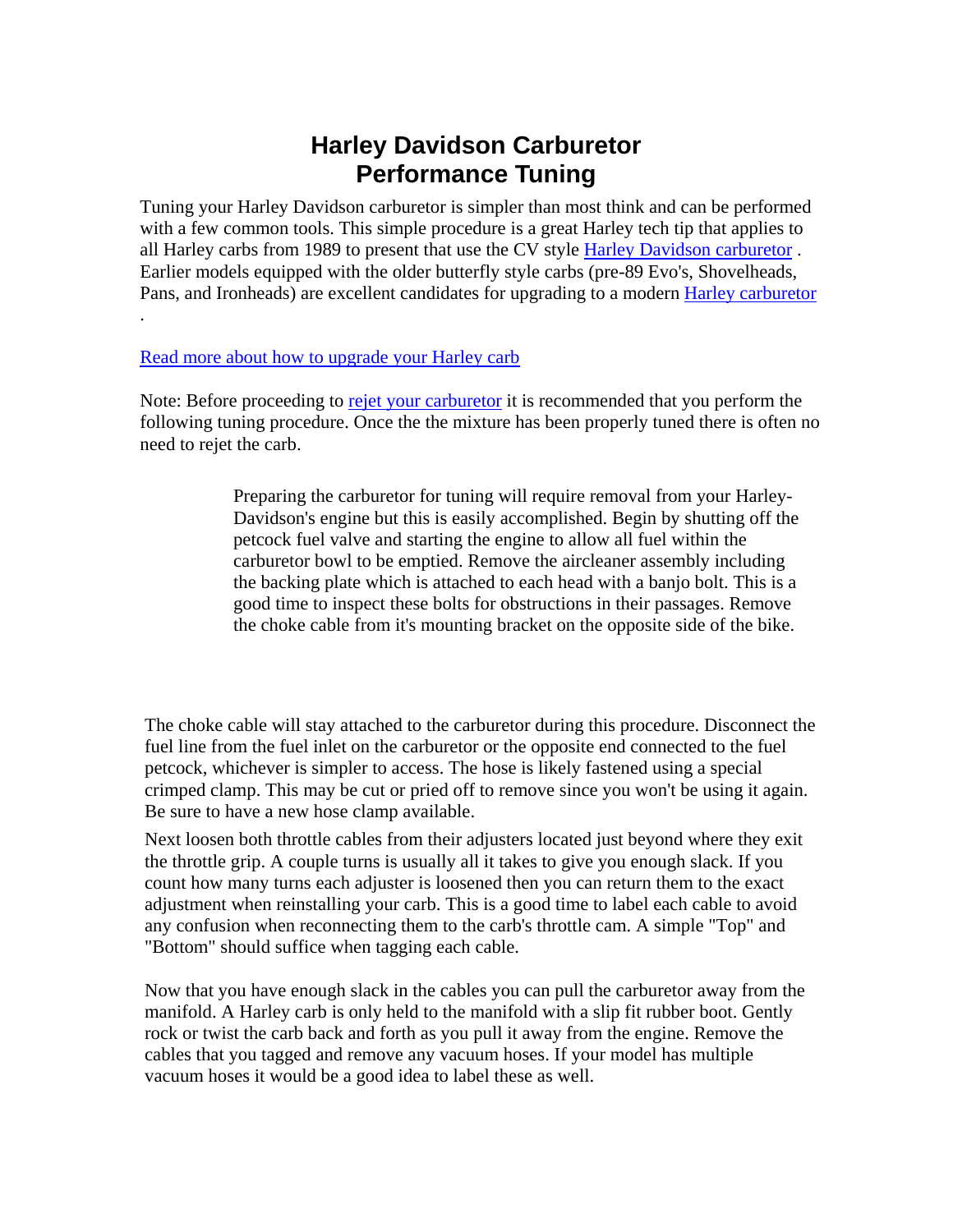With the carb removed, place upside down on a sturdy work surface. Do not remove the bowl at this point to prevent debris from entering the carburetor.



The CV style Harley carburetor has a small cylindrical tower protruding from the bottom rear of the spigot (behind the bowl). The tower is plugged with a soft metal insert covering the mixture screw. Gaining access to this screw is key to fine tuning and must be remove. The metal plug is very soft and only requires a household drill and 7/64" to 1/8" bit. Secure the carb in either a vise or by other means that will allow the carburetor to remain steady. Drill a hole into the plug making sure not to "punch" through too fast. You don't want to damaged the mixture screw just below the plug. Allow the drill to slowly cut into the plug rather than push.

**Tip:** To keep from drilling too far into the plug, it has been suggested to wind electrical tape around your drill bit quite a few times about 3/16" from the tip. This will create a stop to keep the bit from drilling too deep.

Pry the plug out using a pick or awl. You can also thread a sheet metal screw into the drilled hole and use this to pull the plug out. Now that the plug is removed clean the area around the mixture screw so no metal fragments remain. At this point there are two methods for adjusting the mixture.

**Adjustment Method:** Using a small flat head screwdriver turn the screw clockwise until it gently seats. DO NOT OVER TIGHTEN AS THIS WILL DAMAGE THE NEEDLE SCREW. Count how many turns it takes to reach the closed position. Mark the screwdriver if needed to properly count each turn. Now turn the screw out counter clockwise stopping at a 1/4 turn beyond that which you originally counted. For example, it you turned the screw in 1-1/2 turns then unscrew it 1-3/4 turns. This is your base starting point and alone will allow your idle mixture to be slightly richer than the factory's EPA setting. In many cases this will be the ideal setting.

As an alternative to adjusting the mixture screw with a screwdriver, many prefer using an **EZ-Just mixture screw** to ease adjustments and fine tuning.

If the mixture screw has been reset by the dealer or previous owner (evident by the plug already being removed), turn the screw clockwise until it seats. Now turn the screw outward 2 turns to establish a starting point. The same procedure applies if using an EZ-Just screw.

Reinstall the carburetor back on your bike by reversing the steps taken during removal. Be sure to replace the fuel hose clamp and vacuum lines. It may be a matter of dexterity but I prefer to install the cables before pushing the carb back onto the manifold. Make certain the carb firmly seats back onto the manifold boot. Test the throttle for binding and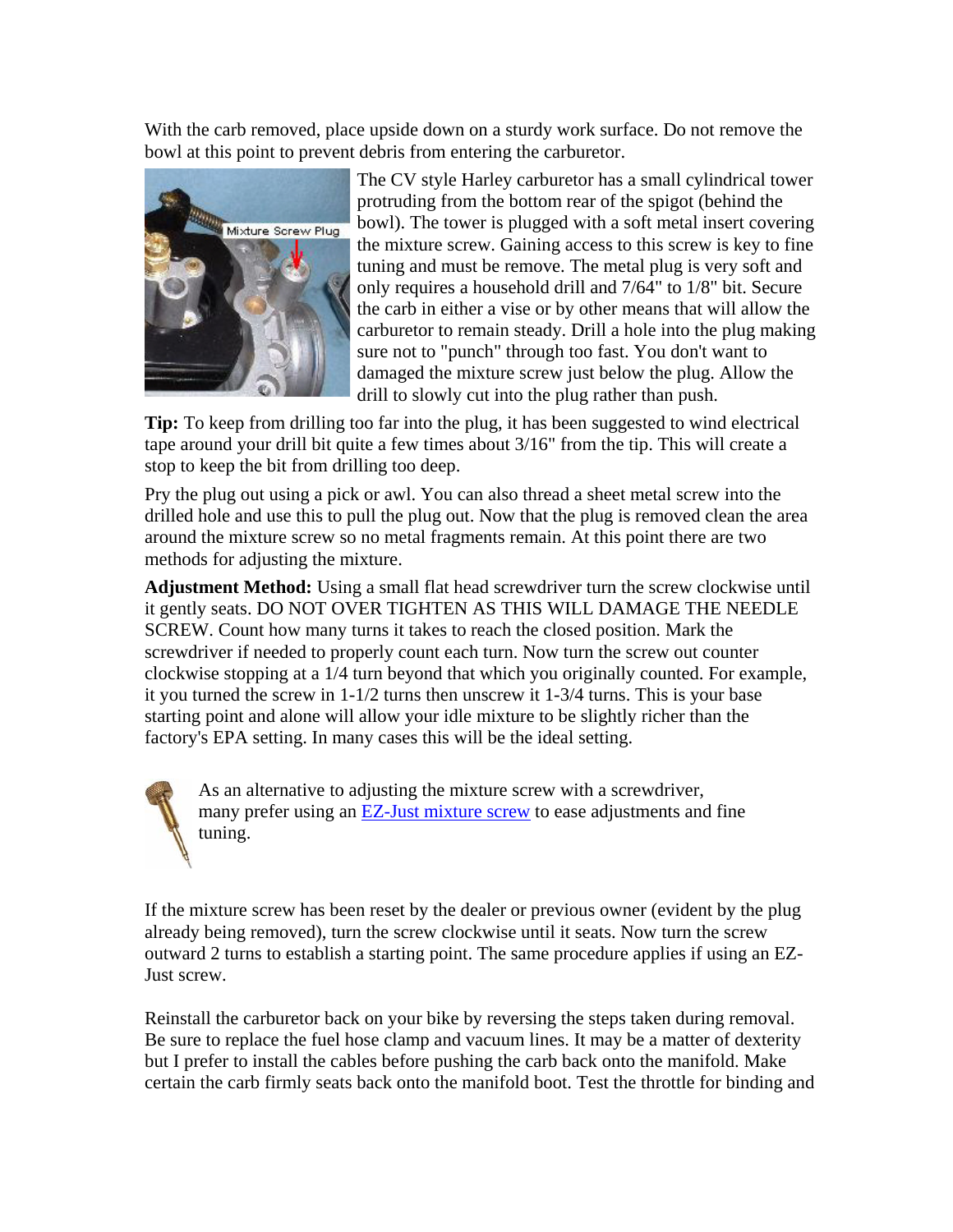smooth operation. Double check each hose and connection.

The air cleaner assembly MUST be installed prior to starting the engine, not only to hold the carburetor in place but to prevent having the carb backfire in your face while tuning. Start the engine as normal and bring up to operating temperature prior to fine tuning. Let the bike idle for no more than 5 minutes. The modified carburetor should allow your bike to run well enough for a mild test run around the block to speed up the warm-up process.

With the engine warmed up and at idle you may now fine tune the idle mixture screw for optimal performance. Acquainting yourself with the adjustment screw location at the bottom rear of the carburetor prior to running the engine is advised, which also prevents burning your hands. You will need a small screw driver for adjusting the screw unless an EZ-Just has been installed. With the engine idling slow (no more than 900 rpm), turn the screw inward (clockwise) SLOWLY until the engine starts to stumble. You are working with the screw upside down so check to make sure you are turning the screw clockwise or inward.

**Note:** Be careful not to allow the screw to fall out as there is a very small spring, washer, and o-ring that will fall out as well. These items known as the *mixture screw packing* are not available from the dealer or manufacturer, however if you should lose these parts there is an aftermarket replacement kit available. Contact Contact Harley Performance for availability.

If the engine will not idle on its own during this procedure, adjust the idle set screw on the throttle side of the carburetor until it idles correctly. Now turn the mixture screw outwards (counter-clockwise) until the engine begins to run smoothly, then add 1/8 of a turn. Maintain proper idle speed and repeat the adjustment each time you adjust the idle speed. Blip the throttle a couple of times and observe the results. If the engine responds quickly with a smooth blast and no backfiring through the carburetor, you have your idle mixture right. If backfiring occurs through the carburetor then adjust the idle mixture screw out another 1/8 turn. Normally, the mixture screw should only require 2 to 3 turns. Anything above 4 turns indicates the pilot jet is too small.

> Twin Cam Harley engines have a mixture screw sweet spot approximately 2 to 2-1/8 turns out from seat, whereas Big Twin Evo and Sportsters can require up to 3 turns. Adjusting the mixture screw out to far will result in an overly rich fuel mixture in the low RPM range. Avoid tuning too rich, thus leading to poor gas mileage and fouled plugs. Set this just beyond the point of backfiring (coughing) for optimum performance.

Take your newly tuned bike for a ride and note how it idles and responds off idle. If you experience any coughing through the carburetor, adjust the mixture out another 1/8 of a turn. Black smoke seen from the exhaust at idle or a feeling of sluggishness off idle indicates you may have set the mixture too rich. If your bike is now idling steady and responds well from a start then you are all set. If your engine still runs lean you should move on to rejetting your carburetor. The same stock Harley Davidson carburetor has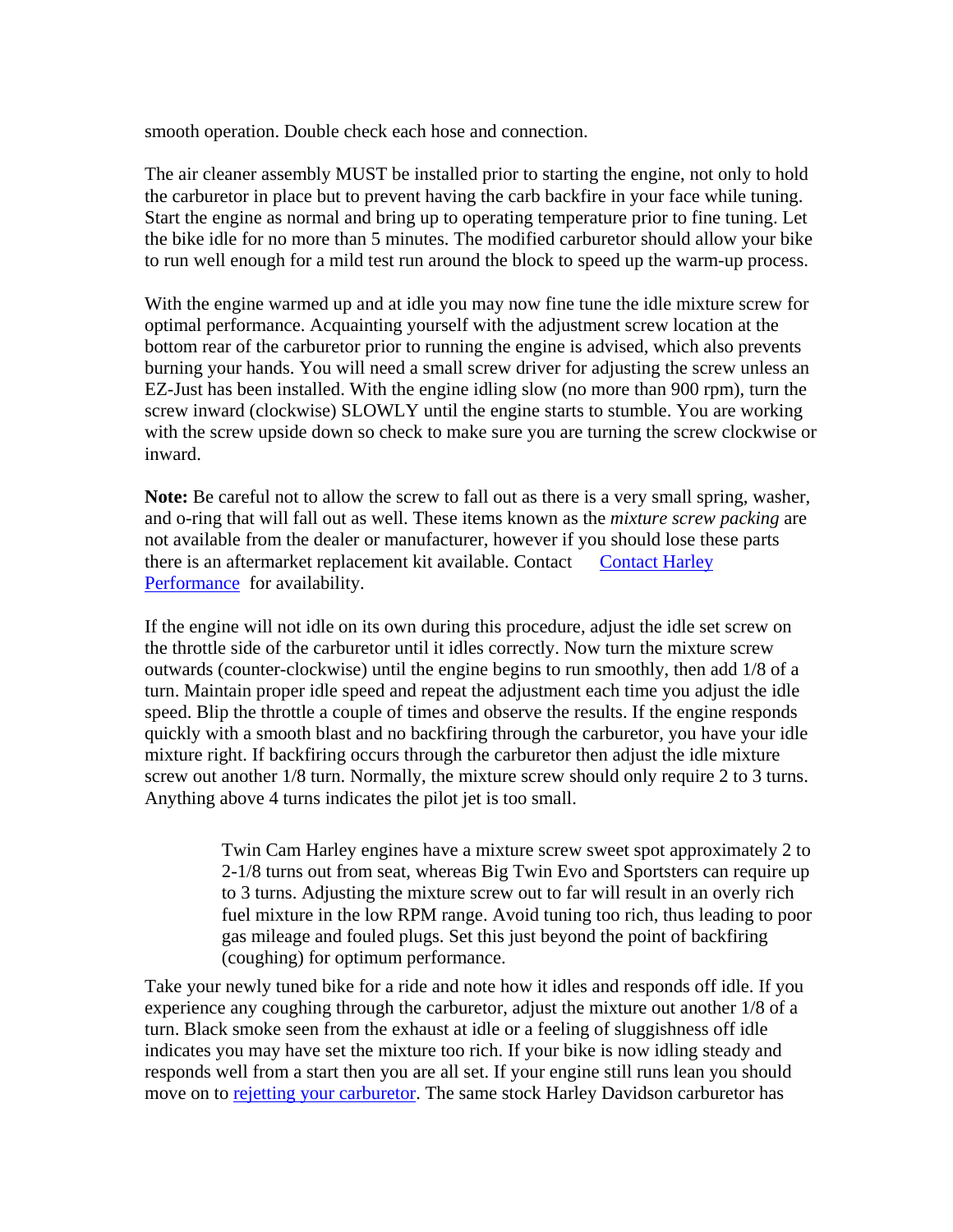been used on all production bikes from 1989 to 2006 due to it's reliability and ability to adapt to different conditions. With just the right amount of tuning there's no reason why you can't have some of the same performance gains advertised by the major racing carb manufacturers. **Stage 1 modification kits** are available for those who wish to take their carb to the next level of performance.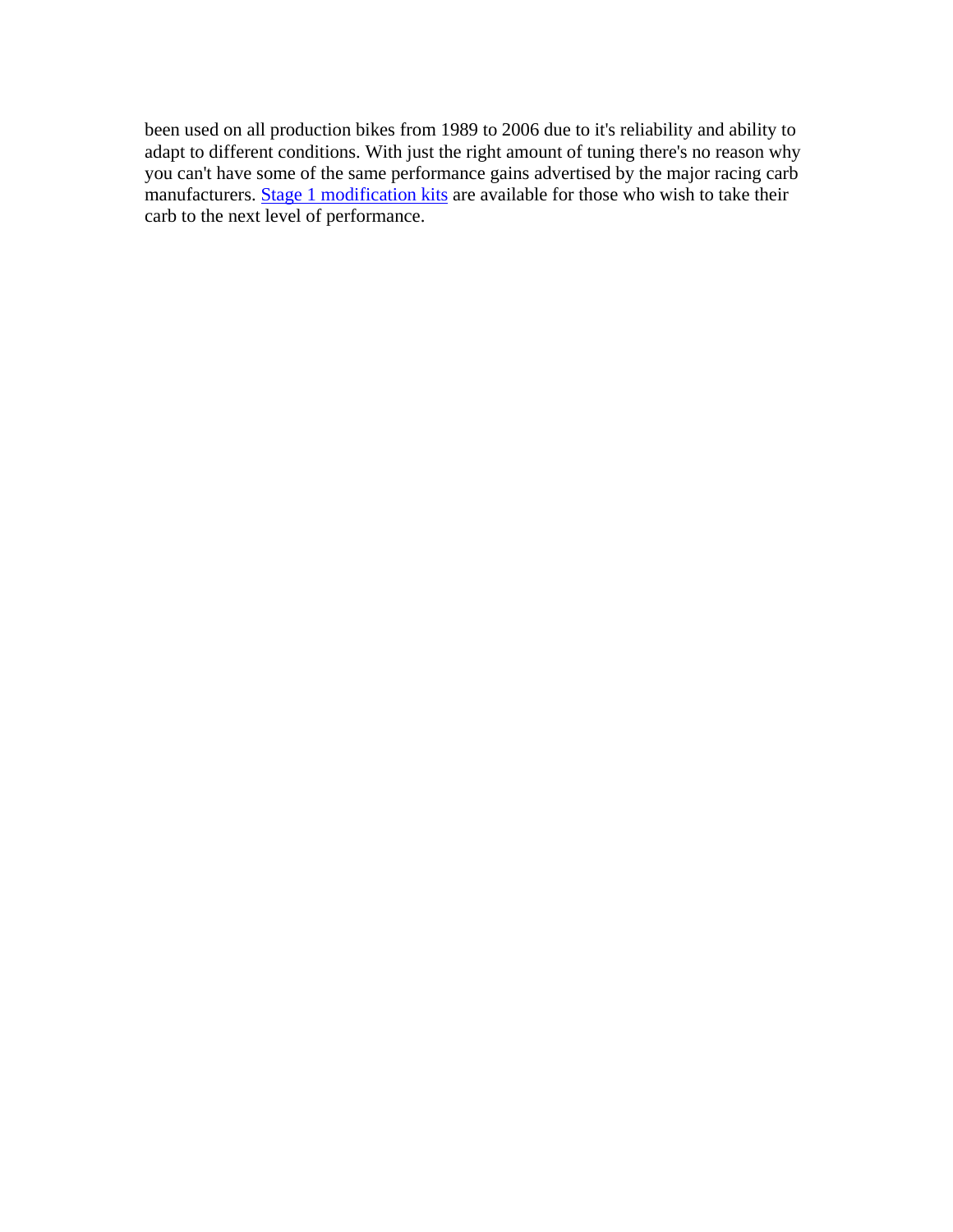### **Harley Carburetor Jetting**

 Harley carburetor jetting should only be performed after completing the fine tuning procedure described under Performance Tuning and your Harley is still running too lean. A good rule of thumb is to replace the Pilot Jet first and only replace the Main Jet once the engine's idle and midrange are satisfactorily tuned. The Main Jet is only used at 3/4 to full throttle and has no effect on the idle or midrange mixture. Main jet replacement should be reserved until after the slow idle jet is replaced and mixture is tuned unless a lean condition is apparent during full throttle. Harley carburetor jetting can be accomplished with minimal mechanical knowledge.

Tools to perform this task include just a simple set of screwdrivers. You will also need an assortment of jets or a Stage 1 kit. Remove the 4 screws securing the bowl to the base of the carburetor and remove the bowl. Using a narrow 1/8" flat head screwdriver unscrew the Pilot Jet from within the orifice pictured. The jet size is stamped into the top of the jet (i.e. 42). Be careful not to strip the head of the jet.



Note the jet size stamped into the top of the jet (i.e. 165). There is no need to remove the emulsion tube unless required for cleaning. I don't recommend "Power Tubes" as they change the mixture and ability to tune with stock jets.

Replace the Pilot Jet with one size larger. This of course assumes that you are starting out with the stock jet size. Harley Davidson Pilot Jets for CV Carburetors are normally sold in sizes 40, 42, 45, 48, 50, and higher. A Stage 1 Carb Kit will normally offer you a proper range of jets for your particular model. If your stock jet was a #42 the next size larger will be #44 or #45. Only increase the jet sizing one size at a time to avoid an overly rich idle. An EZ-Just mixture screw will also assist in fine tuning once you have the correct jetting.



Pilot Jet location



Main Jet



Pilot and Main Jets

Only replace the Main Jet with one size larger after properly tuning your slow/idle jet settings. Main Jets are sized incrementally by 5, so if your stock jet was a #175 the next